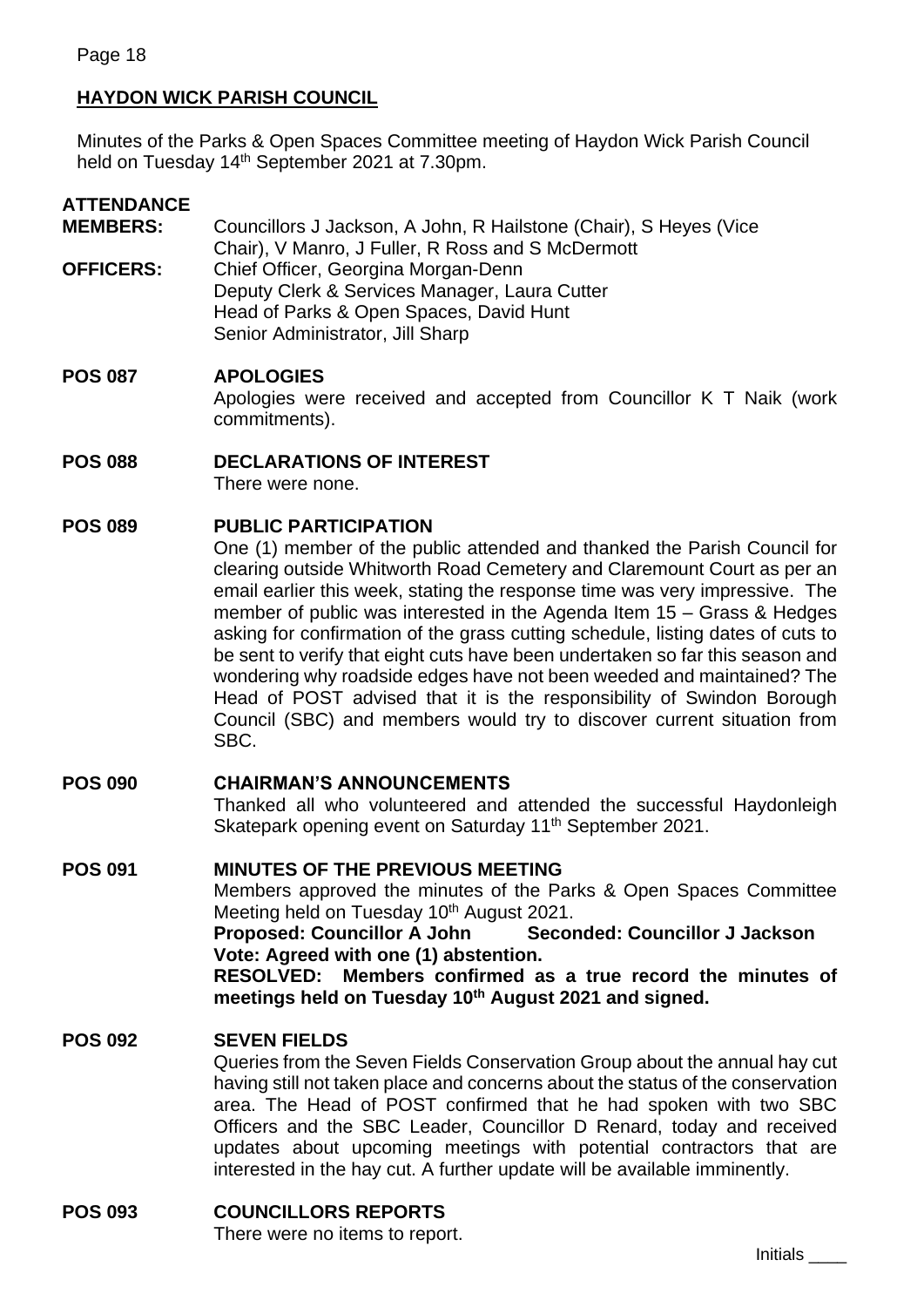## **POS 094 DEPUTY CLERK & SERVICES MANAGER REPORT**

**Budget Aspirations** – did not feature on this agenda in view of a Parks & Open Spaces strategy meeting taking place soon after the agenda was circulated. The items arising from that meeting will be reviewed in more detail and budget aspirations will feature on the next agenda.

**Luna Close & Gaynor Close Refurbishments** – will commence in Luna Close on the 1<sup>st</sup> November 2021 and Gaynor Close on 15<sup>th</sup> November 2021. The projects will follow consecutively. To date, Oakhurst Community Primary School has raised more than £1,200.00 towards the new slide unit and a competition is being undertaken for the children to design a poster of their involvement in this project to be displayed on the gates. A plaque will also be sourced to put on the slide equipment thanking them for their contribution.

**Skate Park and KGV Opening Times** – due to the darker evenings coming the skate park and KGV will close earlier in line with the "dusk til dawn", the skate park will close at 7pm throughout September and 6pm from October until March.

**Allotment Society -** joined the society for £55 per year to assist with legal advice relating to Goodearl and future sites like Tadpole. Other advice we access include verifying our tenancy agreements, rent rises, H&S, contracts etc. The membership includes access to regional representatives who facilitate forums to share good practices. There is also liability insurance cover up to £5m liability for accused or accidently injuring or damage to property.

#### **POS 095 HAYDONLEIGH SKATEPARK**

Members received an update on about the loose fence posts between Haydonleigh Skatepark and Haydonleigh School's MUGA. In 2019, the Parish Council paid 50% of the costs for the installation of the fencing but there is no mention of further maintenance or repairs in the correspondence. The supplier was contacted but the warranty has expired. Quotations have been requested by the supplier and other local contractors to see how much the repairs will cost so that the Committee could make an informed decision. The Council will contact the School to discuss sharing any potential costs Once costs have been established the Officers will bring back to Committee or Full Council to avoid any further delays.

#### **POS 096 WILDFLOWER PLANTING 2021**

The Committee noted the report from the wildflower, trees and bulb planting working party detailing locations for future planting. Bulbs include miniature daffodils, tete-a-tete and crocus. The Committee agreed to continue with tete-a-tete, although not a British species, the cost is significantly cheaper. After discussion, the Committee agreed to recommendations  $1 - 5$  of the bulb planting report.

### **Proposed: Councillor S Heyes Seconded: Councillor R Ross Vote: Agreed unanimously.**

**RESOLVED: To agree the following locations for winter bulb planting: 1. Site 1, roundabout Purton Road & Westfield Way, selected bulbs; crocus; to compliment the planting of roundabout Purton Road, Akers Way, Mixed Colours of Species Crocus. This site should be planted by staff, so the necessary Risk Assessment can be done. Approximately 26m2 coverage.**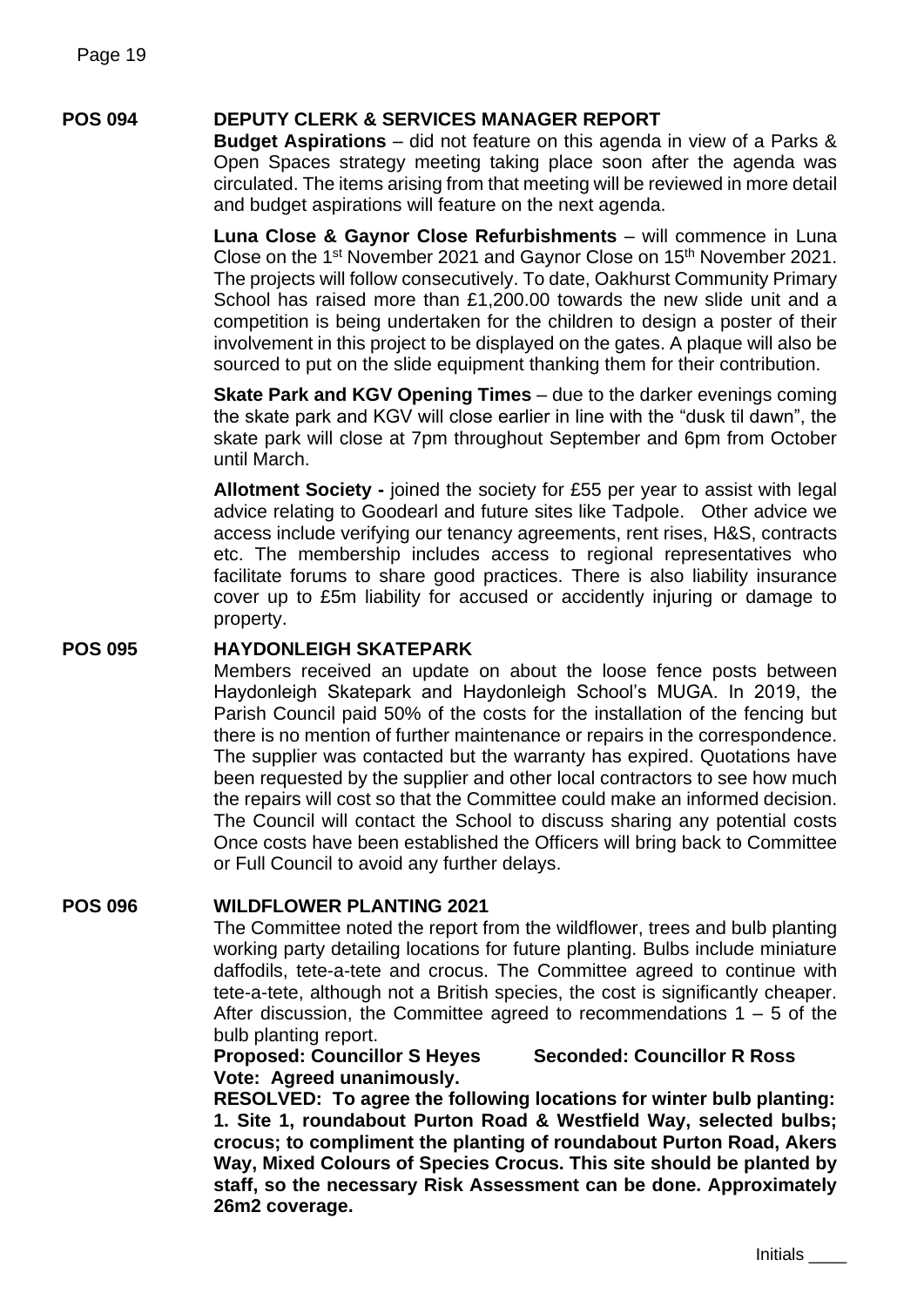**2. Site 2, bottom of Thamesdown Drive & Purton Road, selected bulbs; Miniature Daffodils & Tete-a-Tete. Approximately 60m2 coverage.**

**3. Site 3, Purton Road & Purton Road, selected bulbs; Miniature Daffodils & Tete-a-Tete. Approximately 70m2 coverage.**

**4. Site 4, Rose Walk Leisure Gardens, selected bulbs; True Native Bluebell.**

**5. Additional purchase grass marking paint, to mark those areas for planting.**

**Total cost £1,556.50 + VAT to be coded to 4309/307.**

Members also noted the report for new suggested new trial wildflower areas and received an update on the previous trial areas, which are set to continue after seeing results in the fallow areas. The areas that were cultivated to begin with and scarified at the end of last season (Catherine Wayte and Old Blunsdon Road) will be tended to again using different machinery to achieve a better end result and enhance the chances of growth in 2022. After discussion, the Committee agreed to recommendations 1-3 of the report. **Proposed: Councillor A John Seconded: Councillor V Manro**

**Vote: Agreed with one (1) abstention.** 

**RESOLVED: To trial the following creation of wildflower sites:**

**1. Site 1, roundabout Torun Way & Westfield Way**

**2. Site 2, roundabout Garsington Drive & Callington Drive**

**3. Site 3, Blunsdon Road (between wooden barriers)**

**Total cost £646.00 + VAT to be coded to 4309/307.**

### **POS 097 LEISURE GARDEN RENTS 2021/2022**

Members noted the increase in the annual leisure garden rent for 2021/2022 in line with July's Retail Price Index (RPI) figure 4.3%. Queries about why the rates are set against the RPI instead of the CPI, but this is historic and has stayed the same for continuity. There are inconsistencies against sites and sizes of plots especially at Ventnor Close which is under lease from SBC. The plot perimeters and costs can be fully reviewed for next year or upon the progression of the possible leisure garden plots on Tadpole Field. Concern that 4.3% seems high in the current economy, however, the highest monetary value is an increase of £2.25 per year for the biggest plot on one site, to which there are very few. As there is a large waiting list and a comparison with other local parishes was in line with the prices suggested, it was agreed that the leisure garden rates should be accepted for 2021/2022. **Proposed: Councillor S Heyes Proposed: Councillor V Manro**

**Vote: Agreed with one (1) abstention.** 

**RESOLVED: To accept the leisure garden rates for 2021/2022 to be invoiced accordingly in September**.

### **POS 098 DUKE OF EDINBURGH (DofE) AWARD-VOLUNTEER ASSESSOR**

Members considered registering the Parish Council as a DofE Volunteer Assessor to assist young residents to achieve their DofE Awards by carrying out volunteering duties within the local community. It was acknowledged that further information is needed from the DofE Head Office as to how much involvement and supervision is required from the Parish Council. Members confirmed that they would agree to this decision in principle, as it is a very worthy award and would assist the community greatly with various volunteering opportunities and the Council to maintain the parish.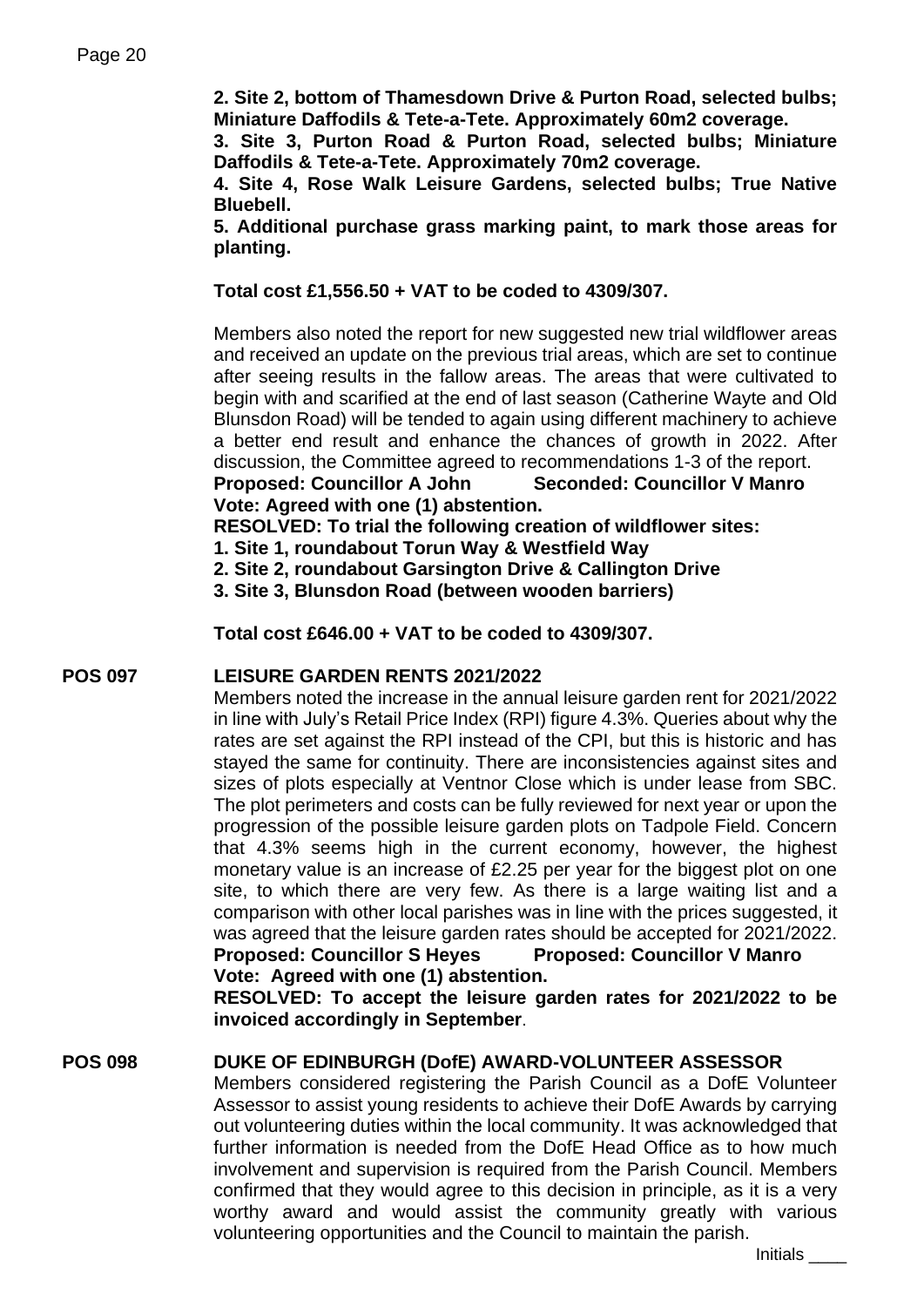**Proposed: Councillor A John Proposed: Councillor J Jackson**

**Vote: Agreed unanimously.**

**RESOLVED: To agree in principle to registering the Parish Council as a DofE Volunteer Assessor, if this doesn't become overbearing on Officers' workloads. The Deputy Clerk will report back to Committee retrospectively once established giving the outcome.**

## **POS 099 PARKS & PROJECTS REPORT**

Members noted the report. There were no recommendations to consider. Topics included the works completed to date and what the team is working towards throughout September. Query was raised about the bridge repair for Mazurek Way Play Area and the Head of POST confirmed the team had achieved a significant cost saving by ordering the broken parts from the manufacturer rather a complete replacement unit. It was noted the order still needs to be placed.

## **POS 100 GRASS & HEDGE CUTTING**

Members noted the Grass & Hedge Cutting Report. There were no recommendations to consider. Members heard an update on the grass/hedge cutting schedule. It was confirmed that the grass cutting is on target for a three-week turnaround and that the eighth cut is currently being carried out The Contractors began the autumn flail cut but due to the inclement weather and several wasps nest, the Contractors stopped works for health and safety reasons and are due to return on Wednesday 15<sup>th</sup> September 2021.

### **POS 101 HEAD OF POST REPORT**

Members noted and discussed contents the Head of POST report which included an update on the daily worksheets and works completed since the previous meeting. There were several non-urgent items carried forward into September due to a reduced team because of annual leave. It was noted the mini compact sweeper is due to arrive on Monday  $4<sup>th</sup>$  October 2021. The Officer reported a query from a resident with regards the purchase of open space outside of  $1 - 5$  High Street. Residents are enquiring if the Parish Council has any objections to the purchase. Members confirmed that this was previously turned down by SBC because the area has a Tree Preservation Order (TPO) and it is public open space. Members agreed not to comment as it may be received as a future planning application. It was acknowledged that SBC has overall responsibility for the final decision. Members were also concerned that this could a precedent and reduce public open spaces in other areas.

### **POS 102 CLIFFORDS MEADOW**

Members received an update on the future maintenance of Cliffords Meadow, the Deputy Clerk read an email from a concerned resident about the fencing that the Council put across a gap in the hedge at Luna Close Play Area that keeps being removed and that a few teenagers/young adults had gained access and tried to start a fire. The Head of POST confirmed that stronger fencing can be put in place to deter people from using this gap and would chase a response from Natural England on the status of the annual hay cut.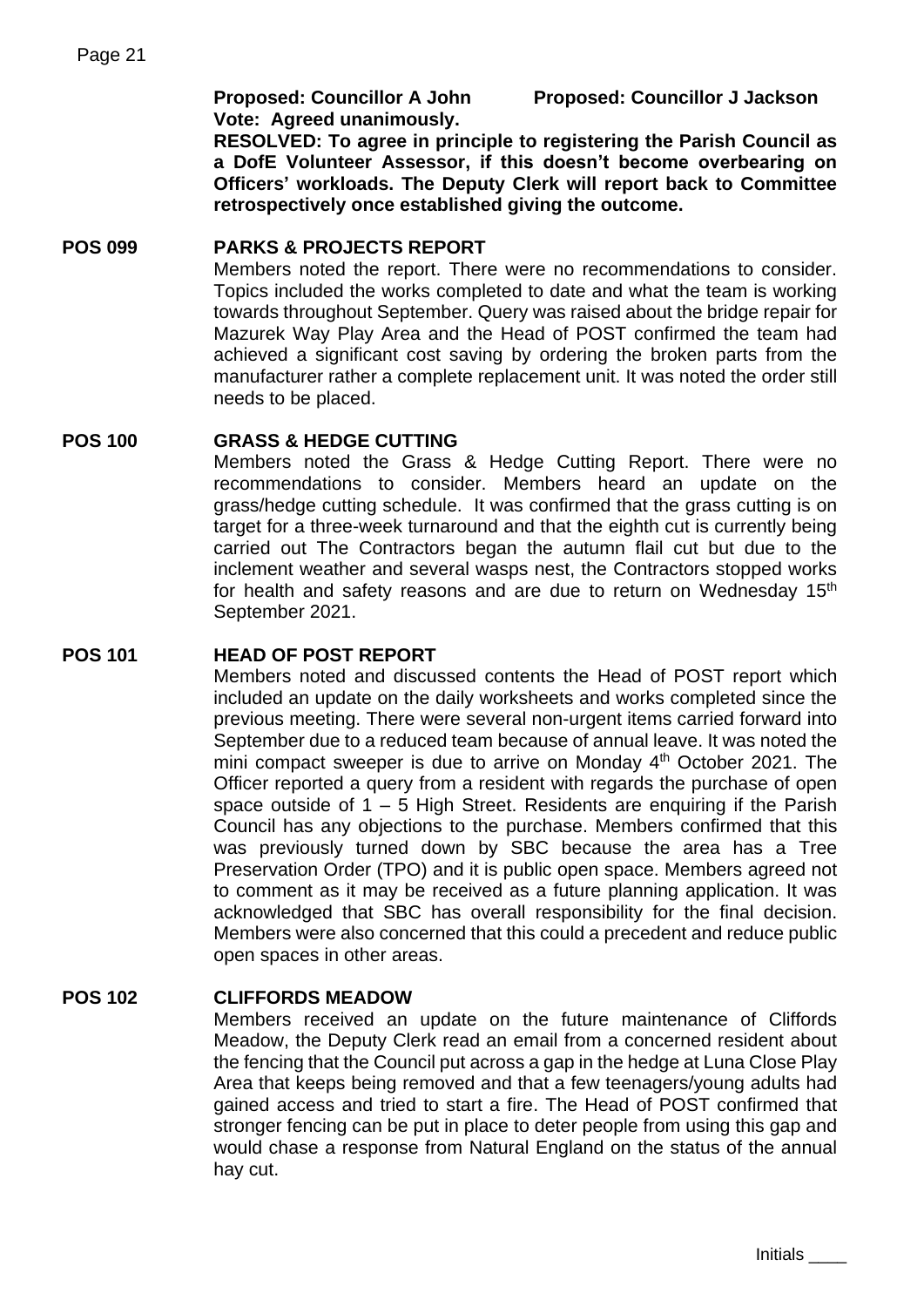Page 22

### **POS 103 OPERATIONAL BUDGET MONITORING**

Members discussed and noted the Parks & Open Spaces income and expenditure budget for Month 6.

## **POS 104 ITEMS FOR THE NEXT AGENDA** To be sent to the Clerk in advance of the next meeting on 9<sup>th</sup> November 2021.

#### **POS 105 EXCLUSION OF PUBLIC & PRESS RESOLVED**: **In accordance with Standing Order 3 (d) that 'in view of the confidential nature of the business about to be transacted and in the public interest, that the press and public be temporarily excluded, and they be instructed to withdraw'. Reason: Commercially Sensitive.**

## **POS 106 PARKS & OPEN SPACES GROUNDS MAINTENANCE FACILITY**

Members noted the verbal update on the Parks & Open Spaces Maintenance Facility. The Planning application has now been submitted. The Working Party and Officers have mapped out the project using Microsoft Office. A building architect needs to be appointed but not all quotes have yet been received, further information will be reported later. Members also noted a presentation on a proposal for an enhanced hybrid resourcing model. The presentation and the Committee's recommendation will go to Full Council on the 28<sup>th</sup> September 2021. After discussion the members agreed to 1-4 of the Working Party's recommendations.

**Proposed: Councillor J Jackson Seconded: Councillor V Manro Vote: Agreed unanimously.**

**RESOLVED: 1. Committee to give the Officers (working with the Working Party) Delegated Authority to proceed and appoint an architect up to value of £9,000.**

*21.23pm The Deputy Clerk left the meeting and returned at 21.25pm*

**Proposed: Councillor A John Seconded: Councillor R Hailstone Vote: Agreed with one (1) abstention.**

**RESOLVED: 2 To reimburse SBC's reasonable legal and estate fees and to appoint a local solicitor to liaise on our behalf with SBC. Cost to be met from Capital Projects / Depot Feasibility budget.**

*Councillor V Manro declared an interest in this item and abstained from voting.*

**Proposed: Councillor J Jackson Seconded: Councillor V Manro Vote: Agreed unanimously.**

**RESOLVED: 3. To recommend to Full Council to progress with a hybrid enhanced model. Final costings to go to Full Council on 28th September for further consideration.**

**Proposed: Councillor J Jackson Seconded: Councillor A John Vote: Agreed unanimously.**

**RESOLVED: 4. To give the Officers (working with the Working Party) Delegated Authority to proceed with the Grounds Maintenance Facility decisions, expenditure capped to the Committee's delegated financial authority of £25,000.**